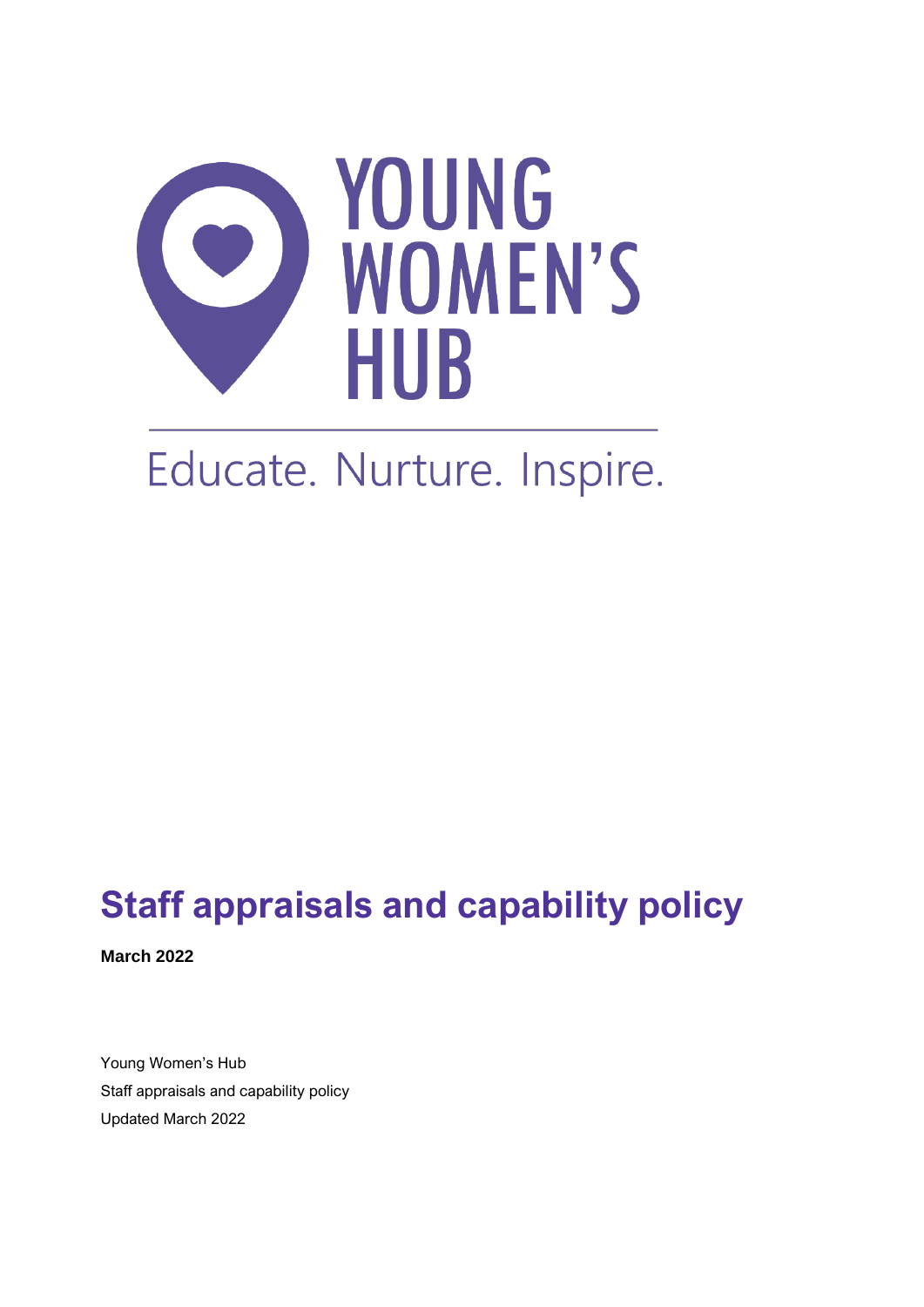Part A of this policy applies to the Head of School, all tutors and support staff employed by the school, except those on contracts of less than one term. NQTs and those subject to capability procedures are described in Part B below.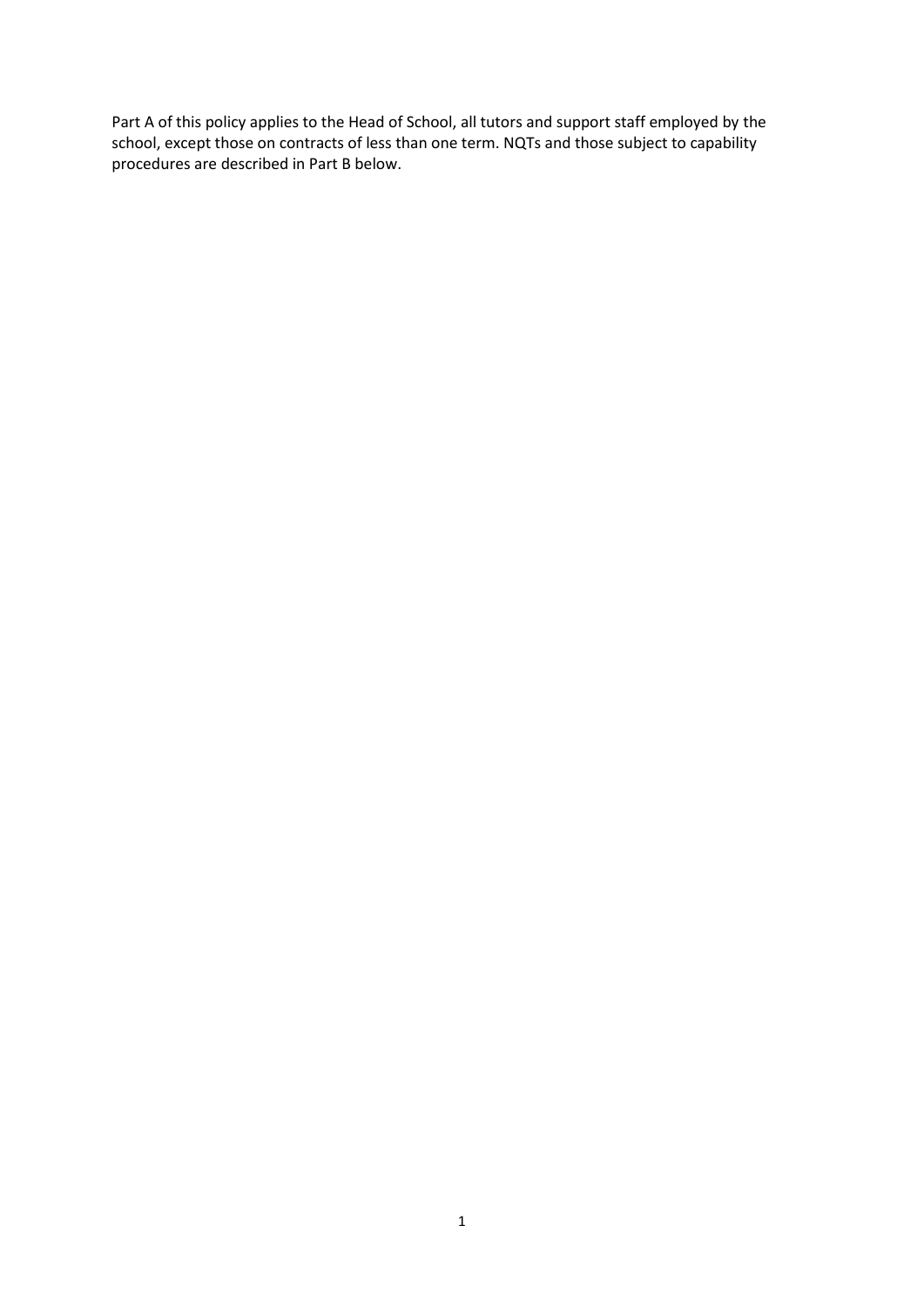# **Part A**

# **Tutor appraisal**

*Young Women's Hub* is committed to enabling staff to work to the high standard expected of them with the aim of delivering outstanding educational provision. This policy complies with current legislation, including the Education (School Tutors' Appraisal) (England) Regulations 2012 (The Appraisal Regulations), and is a key part of our school's effort to ensure that effective performance management and staff appraisal are carried out. Other relevant policies that may link to this policy include the school's **Staff Discipline, Conduct and Grievance Policy,** which can be found in the policy folder in the Head of School's main office.

# **The appraisal period**

The appraisal period will run for 12 months, commencing from September, with regular staff supervisions throughout that period.

# **Roles and responsibilities**

# **Governing body**

The governing body is responsible for creating this policy, reviewing it and ensuring that it is operating effectively. In developing the policy, the governing body has consulted with the relevant trade unions and staff. The governing body is also responsible for appraising the Head of School. In appraising the performance of the Head of School, the governing body must consult the Chair of Governors or an external advisor, as they will be responsible for arranging regular appraisals and supervision with the Head of School.

#### **Head of school**

The Head of School will decide who appraises all other tutors. Staff will be notified after the start of each appraisal period who their appraiser will be.

It is the Head of School's responsibility to ensure that all staff, particularly those appraising others, have appropriate training and support to understand and use the policy.

#### **The appraisal procedure**

The school will manage appraisals so that the process is clear to both appraiser and appraisee – throughout the cycle, through meetings and an ongoing dialogue, both will have a shared understanding of the objectives set and the criteria to be used to assess performance and progress towards meeting them.

#### **Setting objectives**

Objectives will be set before or as soon as it can be put into practice, after the beginning of the appraisal period. The objectives will be SMART (specific, measurable, achievable, realistic and time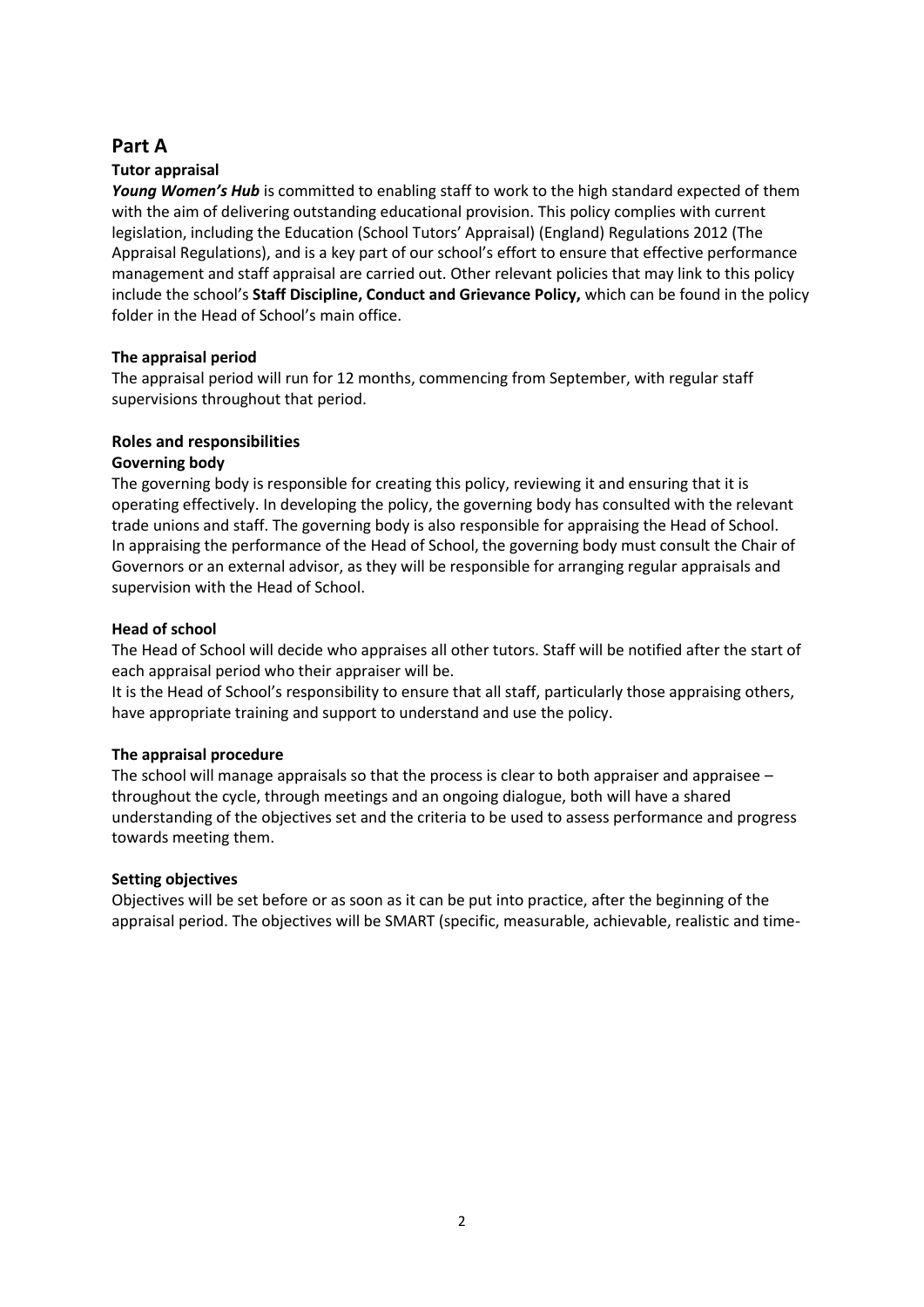bound). The objectives set for each tutor will, if achieved, contribute to the school's plans for improving educational provision, performance and outcome improvement for students. The Head of School's objectives will be set by the governing body following consultation with the external adviser.

Tutors' objectives will be agreed by the appraiser and tutor. Where it is not possible for them to agree, the appraiser will decide the objectives. There will be a moderation exercise for objectives where the Head of School ensures that overall, they are appropriate and consistent. Objectives may be revised if circumstances change during the appraisal period. The appraiser will inform the member of staff of the relevant standards against which their performance in that appraisal period will be assessed. For tutors in this school these are set out in the Tutors' Standards.

# **Reviewing performance**

# **Observation – for tutors/support staff**

Classroom observation is an important part of continuing professional development for all teaching staff, and a good way to assess performance, highlight strengths that can be celebrated, expertise that can be shared and pinpoint concerns that need to be addressed through support. Observation is therefore key to whole-school improvement.

In this school, performance will be observed regularly, but the amount and type of classroom observation will depend on the individual circumstances of the tutor and the overall needs of the school. Classroom observation will be carried out in a supportive way and by those with QTS. Tutors, who hold responsibilities outside of the classroom, such as in extra-curricular activities, should also expect to be observed.

#### **Evidence**

#### **All employees**

During the appraisal period, each employee has a responsibility for gathering evidence of their progress throughout the year for them to identify any strengths or areas for further development. The appraiser will then record the discussion on this evidence in the appraisal report.

#### **Tutors/support staff**

In addition, a range of evidence should be available to the appraiser on a tutor's performance as part of the school quality assurance processes. Evidence may include, but is not limited to:

- Lesson observations (including "drop ins")
- Work scrutiny
- Questionnaires (pupil or parent where obtained)
- Planning scrutiny
- Learning walks
- Pupil feedback (where obtained)
- Tracking data of pupil's progress
- Progress of individuals/groups
- Evidence of meeting Standards
- Assessment of TLR

#### **Development and support**

As a tool for development, the school will use appraisal to inform decisions about continuing professional development that improves performance. Agreed training and professional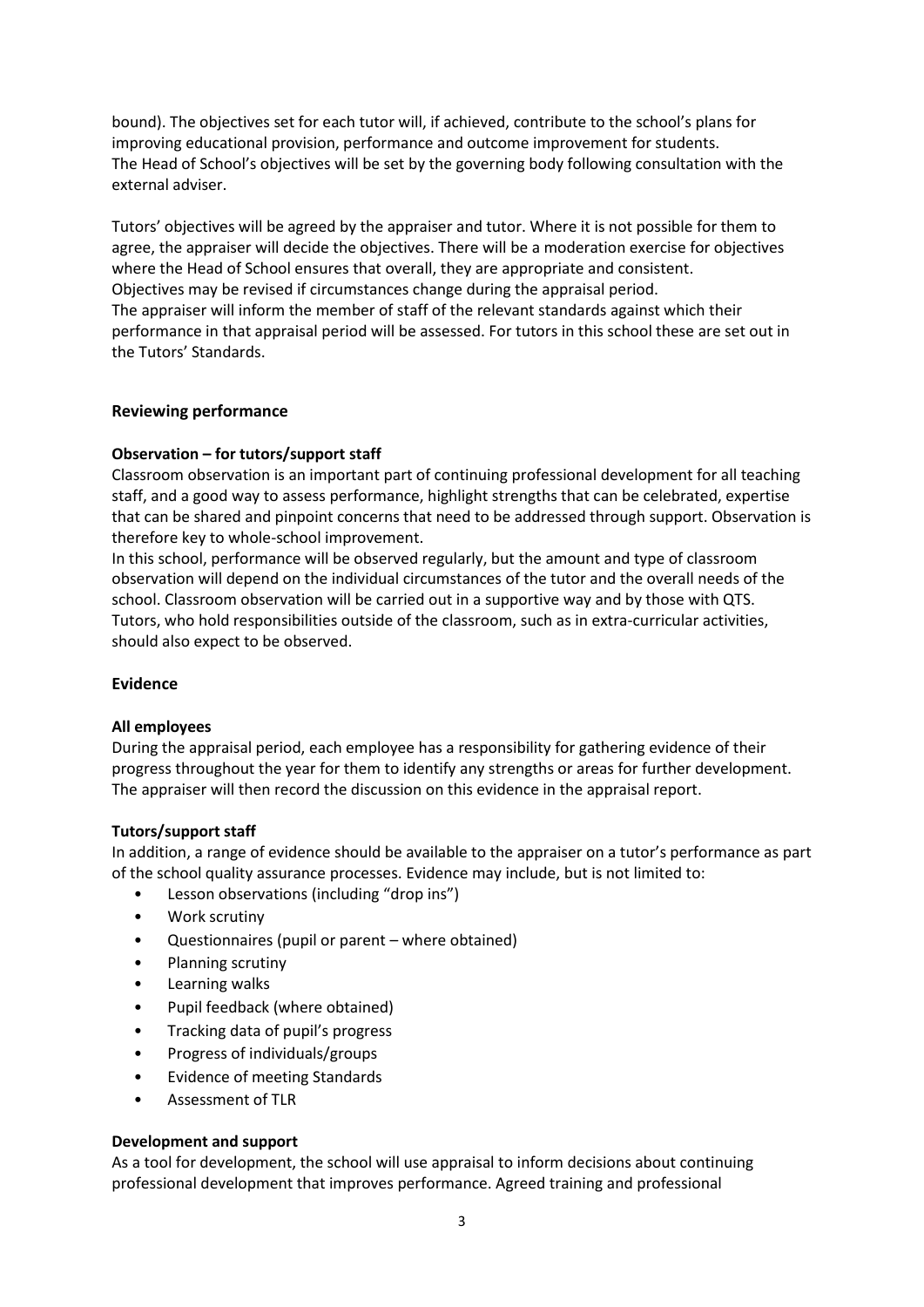development will seek to develop positive and individual professional practice and will also relate to whole school improvement linked to the school's improvement priorities.

# **Feedback**

Managers and members of the senior leadership team are expected to give regular and timely feedback to all staff and tutors based on observation and other relevant evidence. They will highlight strengths as well as weaknesses and consider what could usefully be shared with other staff. Feedback may be given in writing or in person.

#### **Where there are concerns about an employee's performance**

The appraiser will arrange a face-to-face meeting with the appraisee to:

- Give feedback that clearly explains concerns, their nature and seriousness
- Give the appraisee the opportunity to comment on and discuss the concerns
- Find out if there are any issues (both in or outside of work) that are affecting their performance that the appraiser can assist with or provide extra support
- Clarify how the appraisee will be supported (e.g. coaching, mentoring, training, structured observations, observing others in a similar role) to address the concerns. (This will be an informal review period and will be confirmed in an action plan)
- Set a date to review progress using targets that are reasonable and practical, related to the seriousness of the concerns and which allow sufficient time for improvement
- Ensure that the appraisee understands the implications, including the use of the capability procedure, if insufficient or no progress is made during the review period

This meeting can take place at any time during the appraisal period. It is intended to be supportive, and to give the appraisee the opportunity to improve. At the meeting, the appraiser will present evidence collected that indicates how the employee's performance is not up to the required standard. There is no right to be accompanied to this meeting. The appraiser will provide the appraisee with notes from the meeting (and an action plan) so that the appraisee is clear about the improvements that need to be made, the support that will be provided and the timescales. The review period will be a duration of six weeks.

At the end of the review period, if the appraiser is satisfied that the appraisee has made or is making sufficient progress, the appraisal process will continue as normal and any remaining issues will be addressed as part of the appraisal process. The review period may be extended for a further limited period. If there is no improvement, or insufficient improvement, the capability process at Section B of this policy will be followed.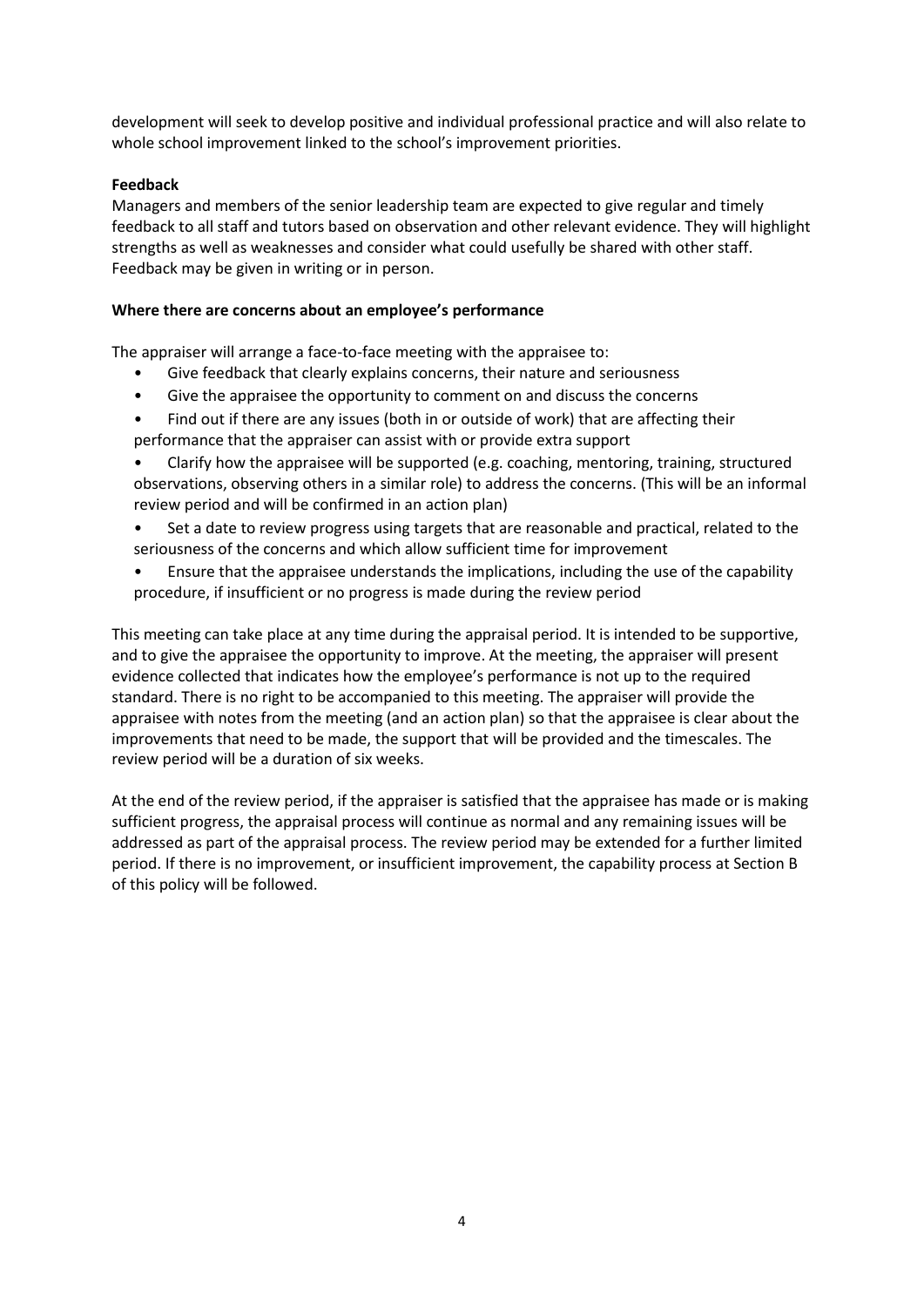# **The appraisal report and annual assessment**

An annual assessment is the end point to the annual appraisal cycle and will formally assess an employee's performance. By September, once feedback has been given, each employee will receive a copy of their formal appraisal report. This will be a summary of performance during the year and set out development needs for the next year. In particular, the report will outline details of the appraisal period objectives including

- The assessment of staff performance in relation to these objectives and any relevant standards
- An assessment of the appraisee's development needs and any action required to address them
- A recommendation on pay in accordance with the Pay Policy which will include reference to sources of evidence that may be used in assessment of pay progression

Appraisal reports will be kept and will inform planning for the next appraisal period.

# **Transition into capability**

Performance management is an ongoing process. If the appraiser is not satisfied with the progress, despite support being provided, the employee will be notified in writing that the appraisal process will no longer apply and that their performance will be managed under the capability procedure, they will then be invited to a formal capability meeting.

# **Part B**

# **Capability procedure**

This procedure applies to the Head of School, tutors and support staff about those whose performance there are serious concerns that the appraisal process has been unable to address. The procedure is intended to provide a framework to support them to improve. The procedure has been designed to comply with current legislation and the ACAS Code of Practice on Disciplinary and Grievance Procedures.

See the opening paragraph of the policy for details of its scope.

In cases of misconduct, procedures outlined in the school's **Staff Discipline, Conduct and Grievance Policy** will be followed.

# **Formal capability meeting - stage 1**

The purpose of the meeting is to establish the facts.

The Chair of Governors will conduct the meeting where concerns relate to the Head of School. The Head of School will conduct meetings where concerns are about a tutor or support staff. **Possible outcomes** 

At the end of the meeting, the chair of the meeting may decide that:

There are insufficient grounds to use the capability procedure rather than appraisal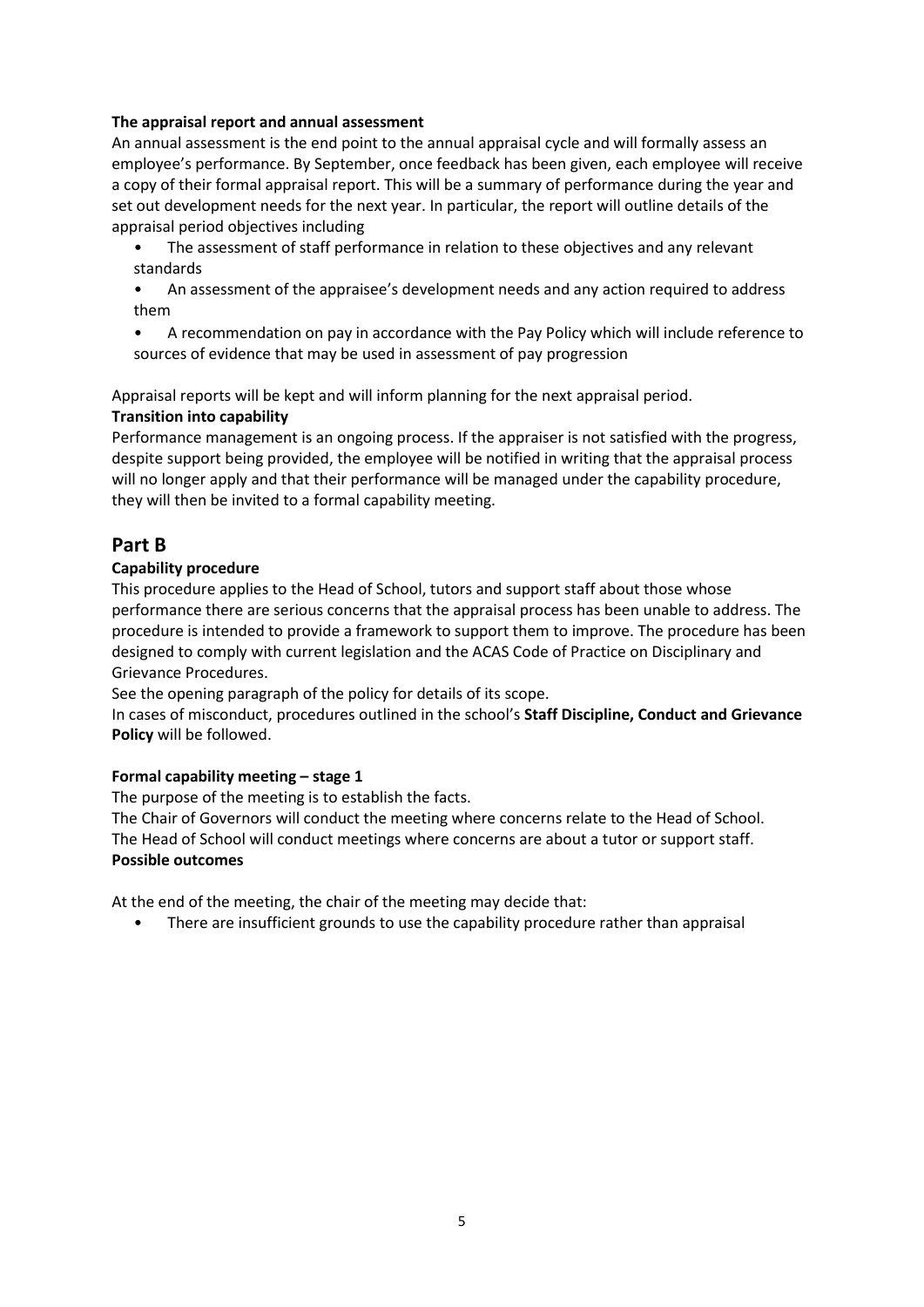- Further investigation is required or more time to consider additional information
- A warning should be issued

# **Notice**

The tutor/Head of School about whom there are concerns will be:

- Given at least five working days' notice of the meeting
- Informed by letter of the date, time and venue of the meeting, of their right to be

accompanied by a colleague, trade union official or trade union representative certified by the trade union as being competent

- Provided with copies of written evidence to be referred to at the meeting
- Informed of any witnesses attending the meeting (if appropriate)

# **Format for the meeting**

The person conducting the meeting will:

- Identify the professional shortcomings that have led to this meeting
- Listen to the response of the Head of School/tutor, including any new information they provide
- Identify the action (including support) that has been taken to date and the outcomes
- State what the improved standard of performance needs to be for the capability procedure to end

• Outline a timeframe for improvement and the ways in which performance will be supported, monitored and reviewed during this time

• Decide whether to issue a formal first written warning (if very serious, a final written warning) and advise that failure to improve performance within the timeframe could lead to dismissal. Dependent on the allegation the timeframe for the warning will be between six and twelve months; this warning will remain active on file. After the active period the warning will remain on your personnel file, but will be disregarded in deciding the outcome of any future capability proceedings

Notes of this meeting, including arrangements for monitoring and review, will be taken and copies sent to the tutor/Head of School subject to the procedure with a letter confirming the warning that has been issued. Appraisal and capability procedures are confidential.

The tutor/Head of School can appeal against the warning within *7* days. This should be stated in the letter and notes.

# **Monitoring and review following the capability meeting**

At the end of the monitoring and review period the member of staff will be invited to a formal review meeting– Stage 2. If they have been issued with a final written warning at their capability meeting, they will be invited to a decision meeting – Stage 3 instead.

# **Formal review meeting – Stage 2**

The arrangements for notice are the same as those outlined above for the formal capability meeting – Stage 1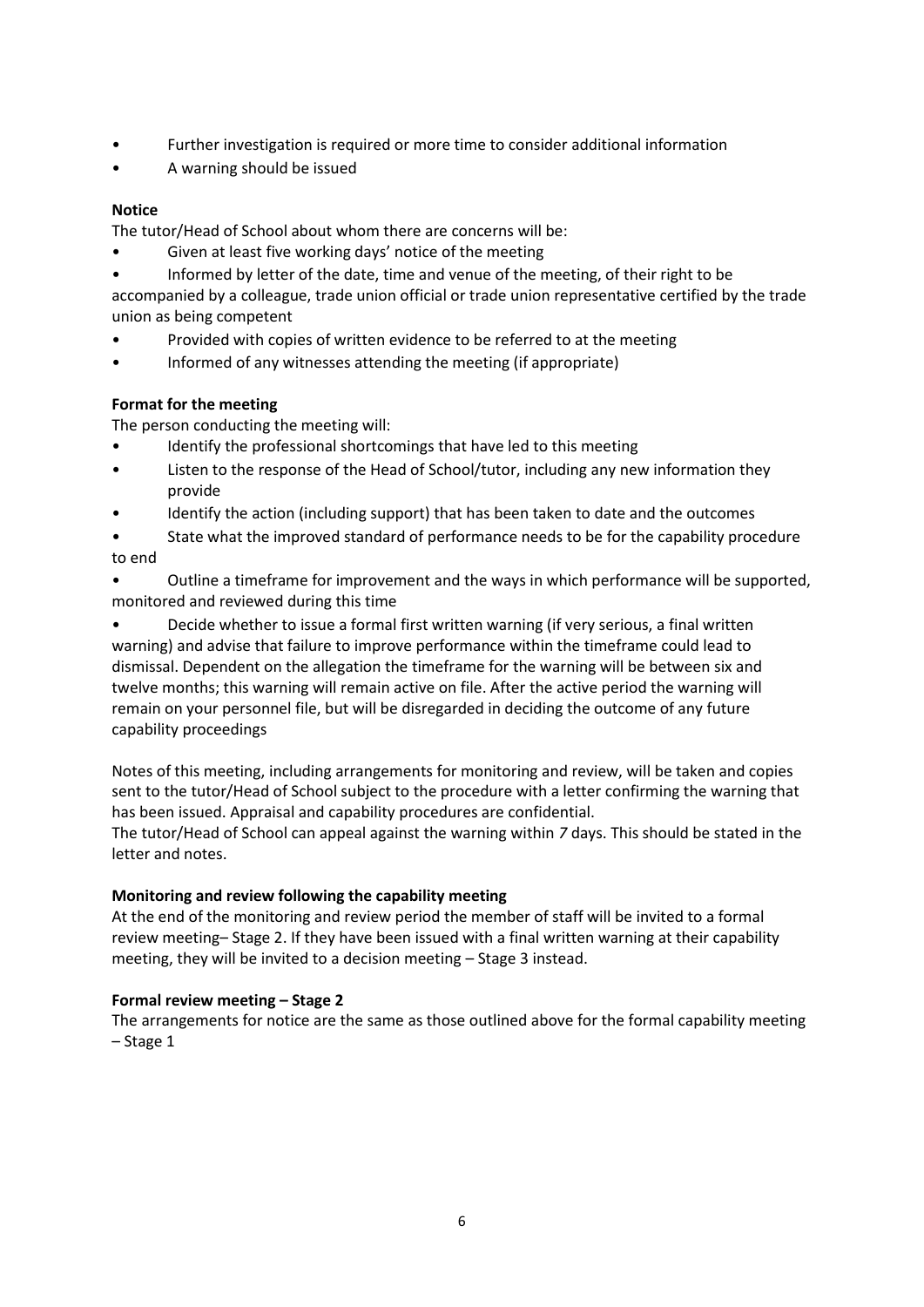# **If the person conducting the meeting is satisfied that there has been sufficient improvement**, the

capability procedures will end here, and the appraisal process will resume. This will be confirmed in writing.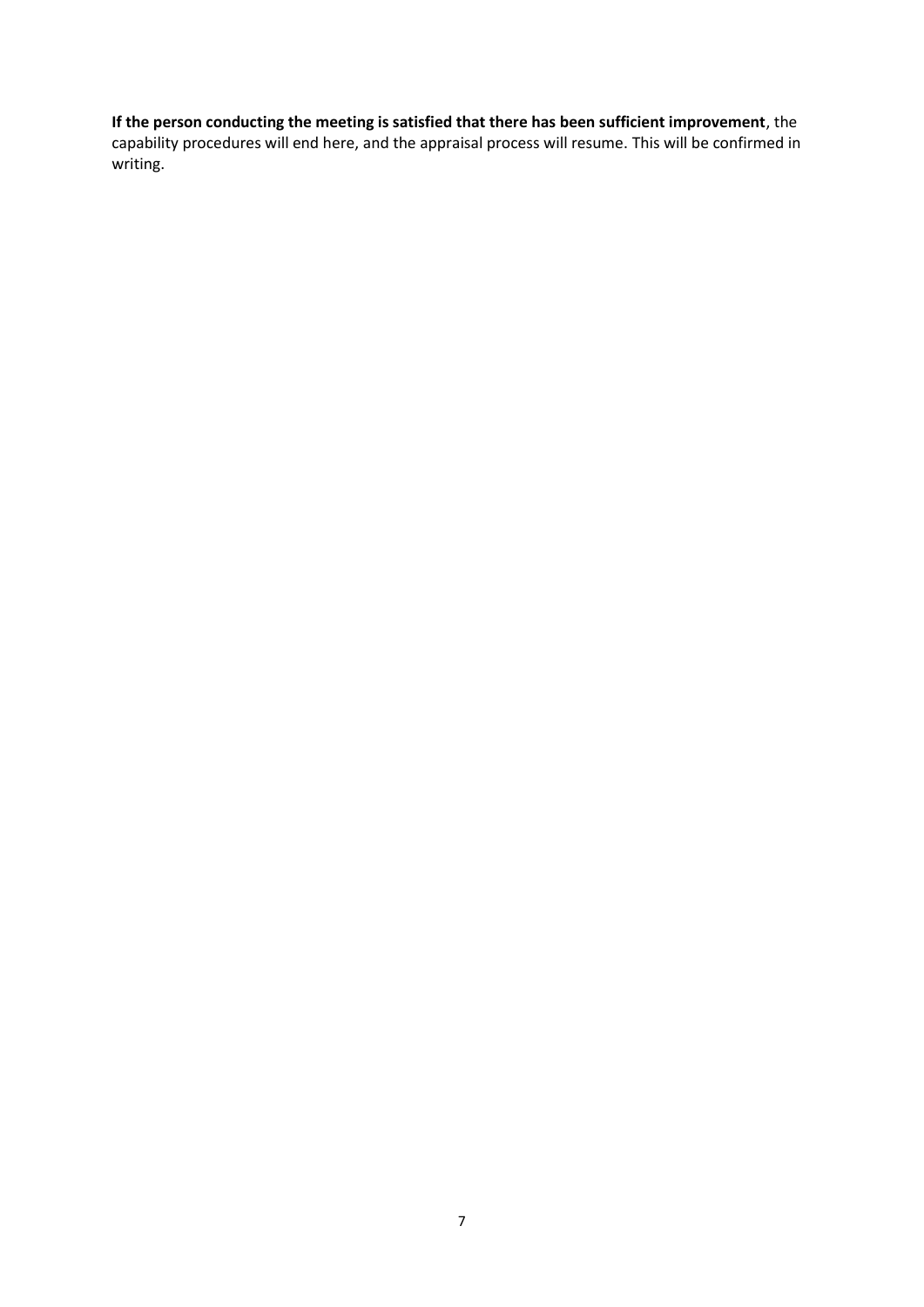#### **Or they may:**

- **Extend the review period** if they think that the member of staff is making some improvement and are confident that more is likely
- **Issue a final written warning (unless a final warning was issued at Stage 1)** if there has been no or insufficient improvement

Notes of this meeting will be taken, and a copy sent to the Head of School/tutor about whom there are performance concerns with followed by a letter confirming that a warning has been issued. Where a final written warning is issued, the employee will be informed:

- That failure to achieve an acceptable standard of performance within the set timeframe may result in dismissal
- Of arrangements for monitoring and review
- Of the time limits to appeal against the warning

They will be invited to a decision meeting – Stage 3 at the end of the review period.

# **Decision meeting – Stage 3**

The arrangements for notice are the same as those outlined above for the formal capability meeting – Stage 1.

# **If the person conducting the meeting is satisfied that there has been sufficient improvement**, the capability procedures will end here, and the appraisal process will resume.

**If performance is still unsatisfactory**, a further limited extension of the review period may be considered (in exceptional circumstances) or a decision will be made to dismiss the employee.

#### **Decision to dismiss**

#### **Dismissal**

Once the decision to dismiss has been made, the tutor/Head of School will be dismissed with notice as outlined in their contract of employment.

# **Appeals**

#### **Note after any warning there should be a right of appeal**

A member of staff can appeal against the decision in writing to the Chair of Governor's setting out the grounds for appeal within 14 days of being notified of the warning/dismissal. They may wish to appeal on the grounds that they think the action being taken against them was unjust or that the process of review was flawed.

All appeals will be taken to the appeals panel of the governing body.

#### **The appeals panel**

The appeal will be dealt with impartially, and wherever possible by a panel of three governors who have not had any former knowledge or involvement in the case that is being dealt with at that time.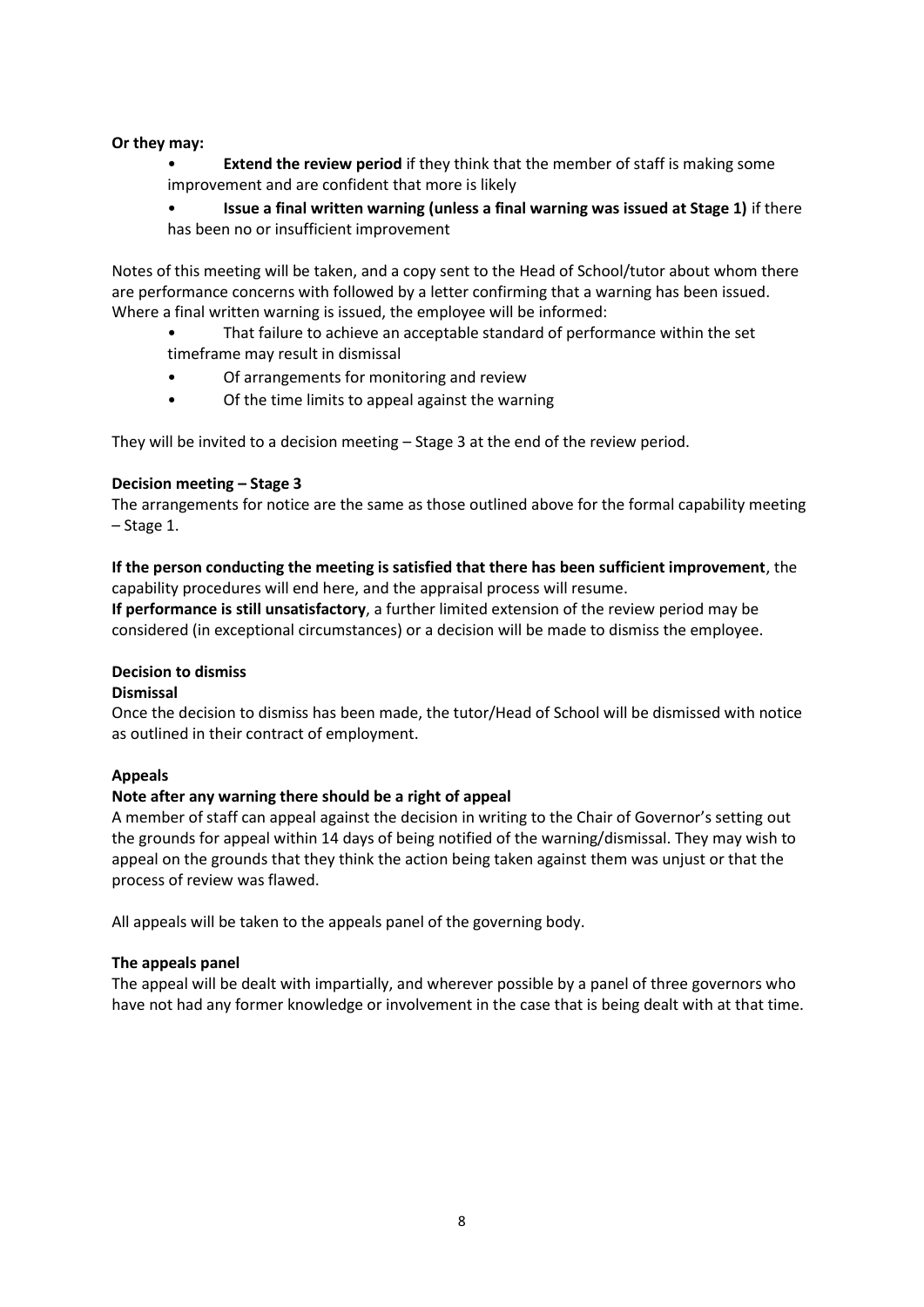The arrangements for notice are the same as those outlined above for the formal capability meeting. Notes will be taken at the meeting and provided to the employee making the appeal.

# **Appeals procedure**

# **The appeals panel may:**

- Uphold all or part of the appeal
- Dismiss all or part of the appeal

In addition, they may:

• Recommend changes to the school's systems or procedures as a preventative step against similar problems arising in the future

The employee will be informed in writing of the results of the appeal hearing within 14 days. The panel's decision is final and there is no further right of appeal.

Young Women's Hub will review relevant systems regularly to ensure that they work fairly, effectively and in line with its legal responsibilities.

# **Sickness**

If at any stage long term sickness absence appears to have been triggered by the commencement of this procedure, the case will be dealt with in accordance with the school's Sickness Absence Policy. The employee will be referred immediately to the occupational health service to assess their health and fitness for continued employment and the appropriateness or otherwise of continuing with monitoring or formal procedures. In some cases, it may be appropriate for monitoring and/or formal procedures to continue during a period of sickness absence.

# **General principles underlying this policy Confidentiality**

The appraisal process will be treated confidentially. However, the desire for confidentiality does not override the need for the Head of School and governing body to quality-assure the operation and effectiveness of the appraisal system. In this school the Head of School, in conjunction with the senior leadership team, is responsible for reviewing objectives and written appraisal records, in order to check consistency of approach and expectation between different appraisers.

# **Consistency of treatment and fairness**

The school and the governing body are committed to ensuring consistency of treatment and fairness. It will abide by all relevant equality legislation, including the duty to make reasonable adjustments for disabled employees. The governing body is aware of the guidance on the Equality Act 2010, issued by the Department for Education.

# **Retention and data protection**

The governing body and Head of School will monitor the operation and effectiveness of the appraisal arrangements. In developing, applying and evaluating this policy we will monitor the impact on different groups of people with protected characteristics in line with the school's Equal Opportunities Policy. This will ensure that what we do is done fairly.